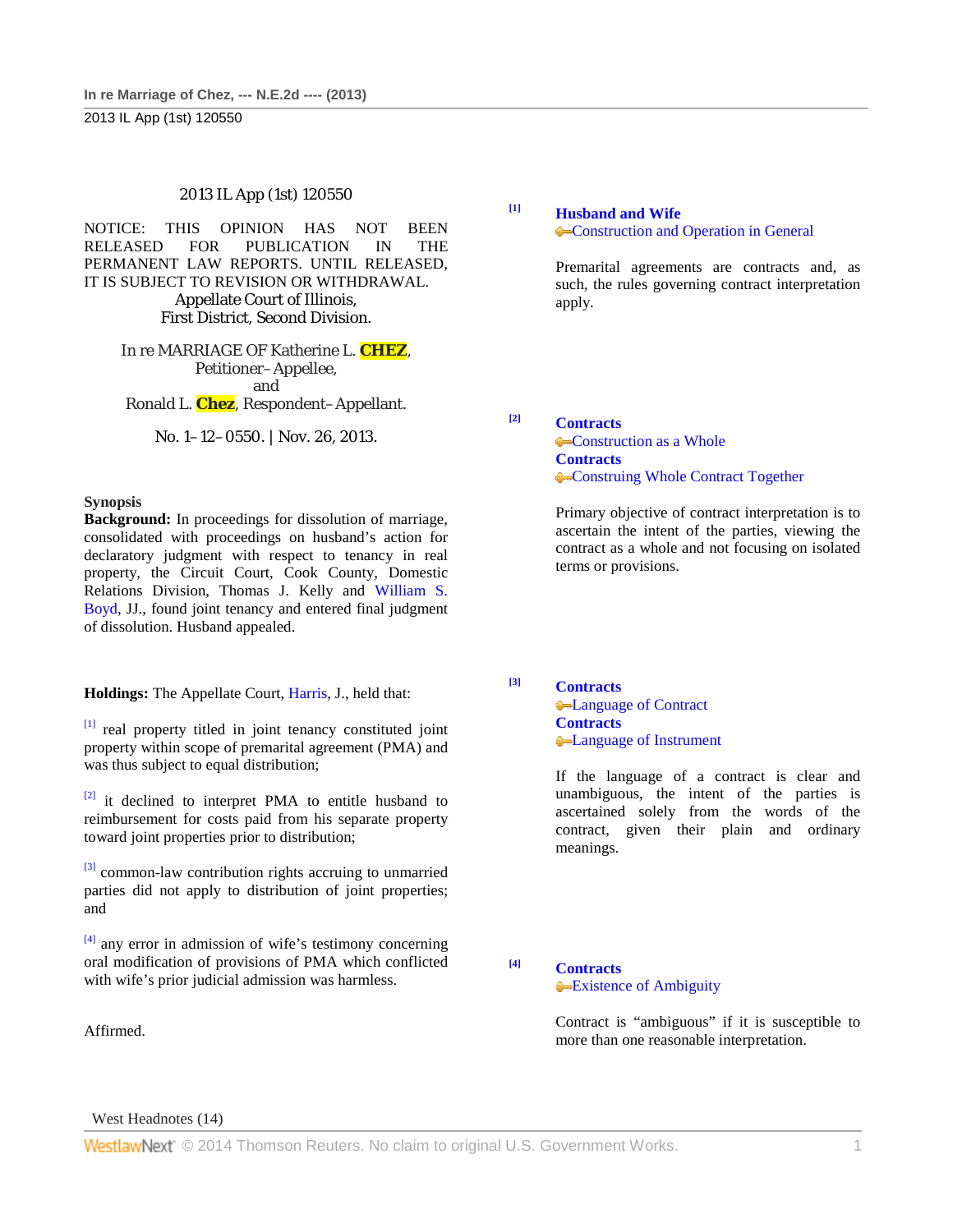### **[5] Contracts Existence of Ambiguity**

Mere fact that parties disagree on the interpretation of a contract term does not render the term ambiguous.

#### **[6] Contracts**

**C**-Language of Instrument **Contracts Construction by Parties** 

Absent ambiguity, courts must interpret a contract by its clear language and not according to the parties' subjective interpretations.

General contract law provides that if a contract purports on its face to be the complete agreement between the parties, courts should not add terms about which the agreement is silent.

# **[10] Husband and Wife**

**Construction and Operation in General** 

Appellate court declined to interpret premarital agreement (PMA) silent as to issue of reimbursement of costs paid toward joint property prior to distribution to entitle husband to reimbursement for costs paid from his separate property toward joint properties prior to distribution thereof, where PMA specifically recited that it contained parties' entire understanding.

#### **[7] Appeal and Error Cases Triable in Appellate Court**

Whether a contract is ambiguous is a question of law reviewed de novo.

# **[11] Husband and Wife**

Validity of Settlement in General

Husband and wife may, by agreement, exclude the operation of law and determine for themselves what rights they will have in each other's property. S.H.A. 750 ILCS 5/503(a)(4).

# **[8] Husband and Wife**

#### **Construction and Operation in General**

Real property titled in joint tenancy constituted joint property within scope of premarital agreement (PMA), and was thus subject to equal distribution upon dissolution of marriage in accordance with express terms of PMA.

## **[9] Contracts** Rewriting, Remaking, or Revising Contract

# **[12] Husband and Wife**

**Construction and Operation in General** 

Common-law contribution rights accruing to unmarried parties did not apply to distribution of joint properties upon dissolution of marriage, where parties' premarital agreement (PMA) provided that it represented parties' desire to fix and determine rights and claims accruing to them in each other's estate and property by reason of marriage, did not state that common-law contribution rights would apply to distribution of joint property upon dissolution of marriage, and was silent as to costs paid toward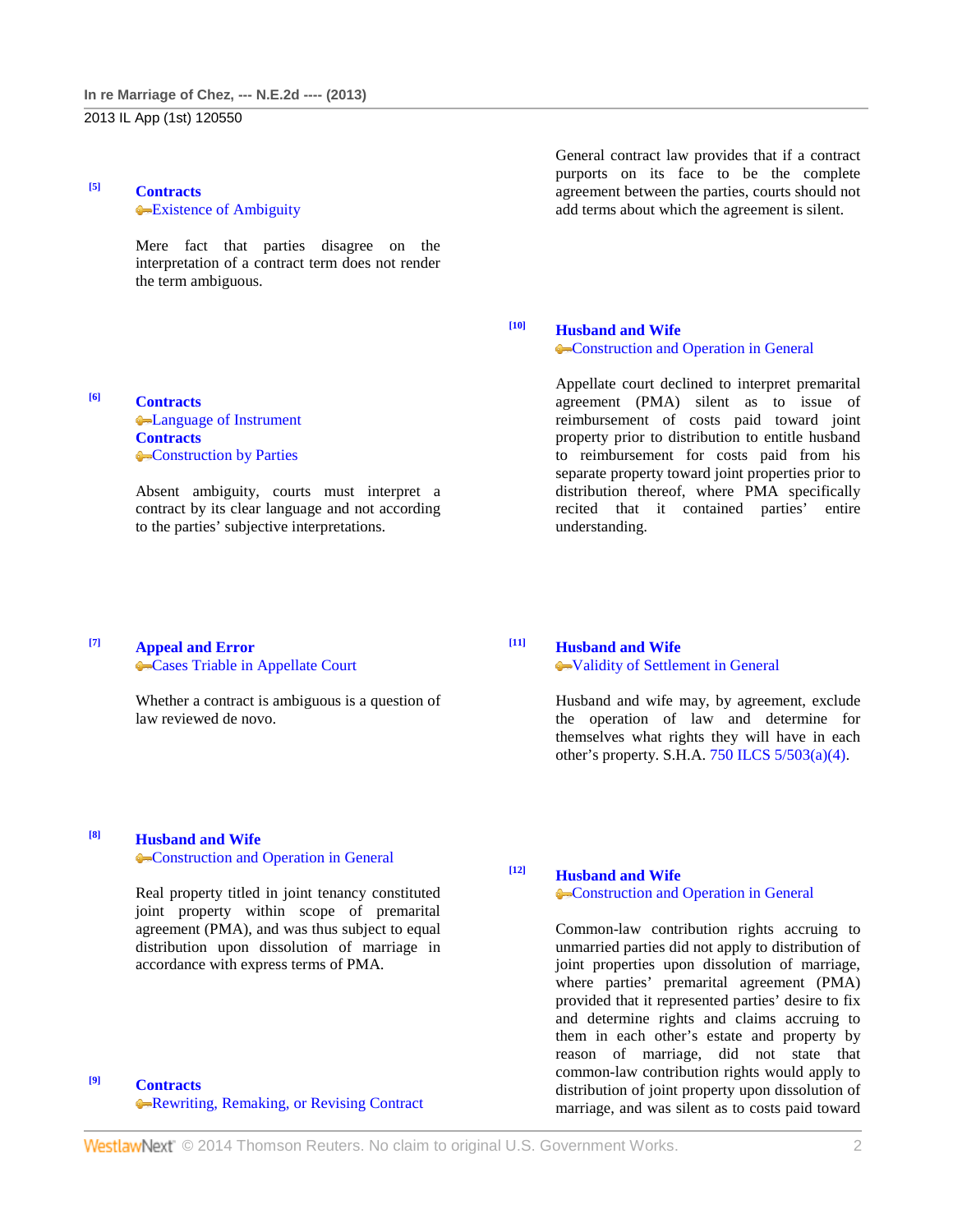joint properties or source of funds for purchase of joint properties.

**[13] Appeal and Error Reasons for Decision Appeal and Error Review of Correct Decision Based on** Erroneous Reasoning in General **Appeal and Error** Grounds for Sustaining Decision Not Considered

> Reviewing court may affirm the trial court's judgment on any basis appearing in the record, regardless of whether the trial court relied on that basis or whether the trial court's reasoning was correct.

#### **[14] Divorce Reception of Evidence**

Any error in admission of wife's testimony in dissolution proceedings concerning oral modification of provisions of premarital agreement (PMA) with respect to payment for joint property, which testimony conflicted with wife's prior judicial admission, was harmless, where trial court afforded husband opportunity to strike any testimony contradicting wife's judicial omissions, husband did not seek to strike any of wife's testimony, and testimony at issue was not relevant to interpretation of PMA, as PMA required that any agreements amending clear meaning of joint property be in writing.

**Opinion**

#### **OPINION**

Justice HARRIS delivered the judgment of the court, with opinion.

**\*1** ¶ 1 Respondent, Ronald L. **Chez**, appeals the order of the circuit court entering judgment on the dissolution of his marriage to petitioner Katherine L. **Chez** (now known as Katherine Malkin). On appeal, Ronald contends that the trial court (1) erred in finding that the joint property provision of the parties' premarital agreement was clear and unambiguous, where the agreement was silent on how to apportion costs when distributing joint property upon dissolution of marriage; and (2) abused its discretion in allowing Katherine to testify in contradiction to her prior judicial admissions regarding the parties' Carmel property. For the following reasons, we affirm.

#### **¶ 2 JURISDICTION**

¶ 3 The trial court entered the judgment for dissolution of marriage on August 5, 2009. Both parties moved to reconsider which the trial court resolved on October 14, 2009. Ronald filed a motion for sanctions on October 15, 2009, and the trial court entered an order on the motion on January 20, 2012. On February 17, 2012, Ronald filed his notice of appeal. This court has jurisdiction pursuant to Illinois Supreme Court Rules 301 and 303 governing appeals from final judgments entered below. Ill. S.Ct. R. 301 (eff. Feb. 1, 1994); R. 303 (eff. May 30, 2008).

#### **¶ 4 BACKGROUND**

¶ 5 Ronald and Katherine were married on April 17, 1993. At the time of marriage, Ronald was a successful investor of public and private companies, and Katherine worked as a successful real estate broker. Each had been married before and had children from their prior marriages.

¶ 6 On April 14, 1993, prior to their marriage, Ronald and Katherine entered into a premarital agreement (PMA). The PMA stated that it represented the parties' "desire to fix and determine the rights and claims that will accrue to them, respectively, in the estate and property of the other by reason of their marriage and to accept the provisions hereof in lieu of and in full discharge, settlement and satisfaction of all such rights and claims."

¶ 7 Ronald and Katherine agreed, "[e]xcept as expressly provided otherwise in the following provisions of this Agreement," that each party "shall control and manage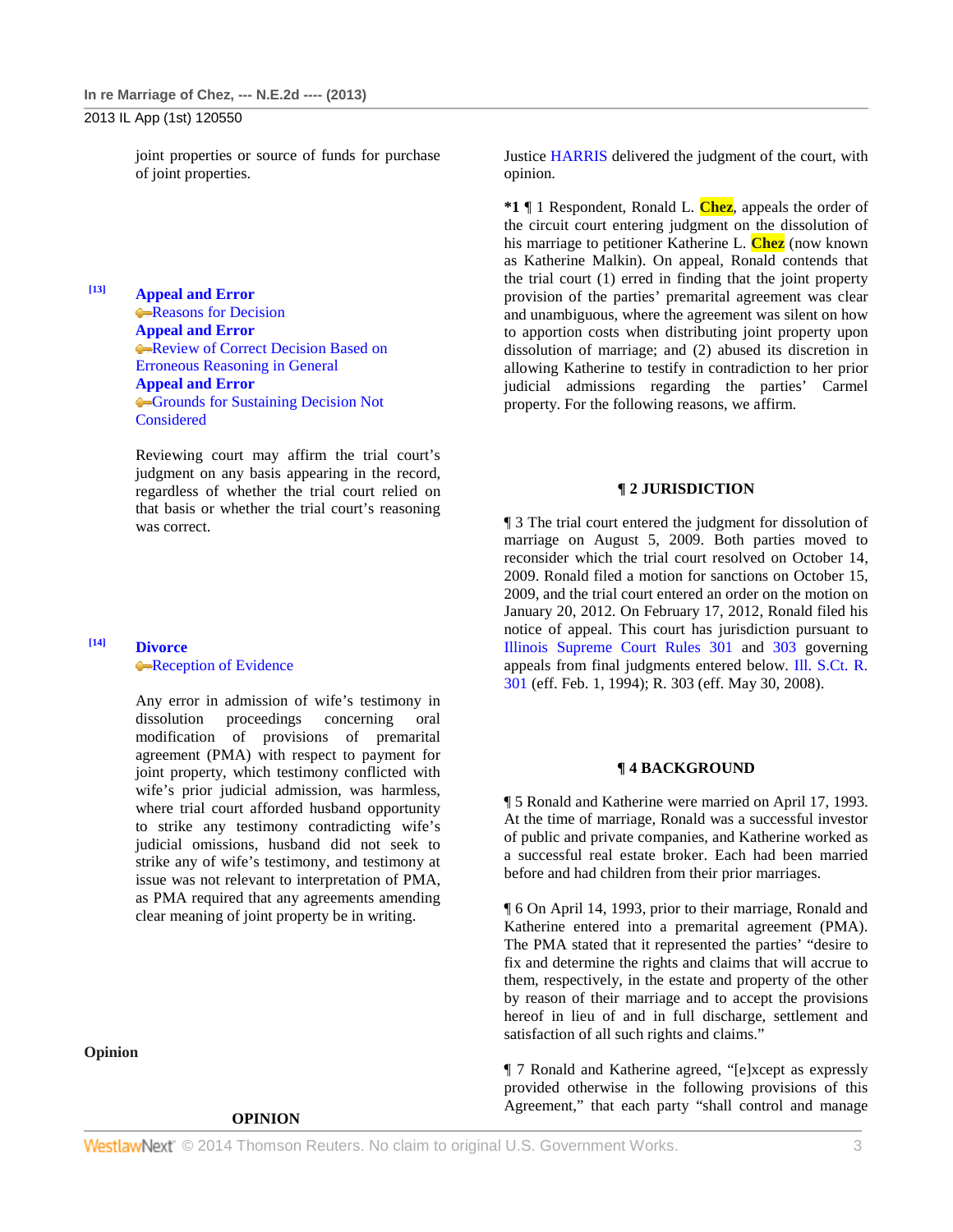[his or her] Separate property" at his or her own discretion. In the PMA, "Separate property" included:

"(a) The beneficial interests and assets of the respective parties prior to the marriage contemplated under this Agreement, including those listed on the attached Exhibits 'A' and 'B', which beneficial interests and assets constitute the property either now owned by such party or in which such party now has a beneficial interest;

(b) Any property acquired by the respective parties after the marriage contemplated under this Agreement by gift, bequest, devise, descent or exercise of power of appointment, whether or not such acquired property shall be outright or in trust;

(c) The respective parties' non-marital property denominated as such by the Illinois Marriage and Dissolution of Marriage Act, Section 503(a) ( Ill.Rev.Stat. Ch. 40, Section 503(a)) as in effect at the date hereof;

3

**\*2** (f) Any property acquired subsequent to the date of this Agreement and placed in the name of one of the parties shall be in the Separate Property of the party so named."

(g) Any property designated as either party's Separate Property by the valid agreement of the parties."

The PMA also provided that "no property of the parties shall be treated as marital property within the meaning of Illinois law or similar statutes or community property or quasi-community property law of any other jurisdiction in which the parties, or either of them, shall be domiciled or reside. There shall exist a presumption that there is no unintentional creation of marital property or unintentional transmutation of Separate property into marital property."

¶ 8 Upon dissolution of the marriage, the PMA provided that "neither [Katherine nor Ronald] shall have the right to support, maintenance, alimony, equitable distribution, special equity, or any interest of any kind in the Separate Property of the other, and each of the parties shall be entitled to his or her own Separate Property." The PMA also provided that "[u]nless the parties agree otherwise in writing to the contrary, any account or other property as to which the parties take title in joint tenancy, tenancy by the entirety or tenancy in common shall be hereinafter referred to as 'Joint Property' and all proceeds of sale of, property acquired in exchange for, increase in value of, income from, gains generated by and distributions of Joint

Property shall also be Joint Property. In the event of a dissolution of the parties' marriage, all Joint Property shall be divided equally between the parties."

¶ 9 The PMA expressly stated that it "contains the entire understanding of the parties hereto. No representations, warranties, promises, covenants or undertakings, written or oral, other than those expressly herein set forth shall be binding on the parties hereto. The validity, enforceability, interpretation and administration of this agreement shall be determined under the laws of Illinois." During the dissolution proceedings, the parties agreed that the PMA reflected their intent to opt out of the Illinois Marriage and Dissolution of Marriage Act (the Marriage Act) (750 ILCS 5/101 *et seq.* (West 2006)) and waive their marital rights against the property of the other spouse.

¶ 10 Ronald and Katherine engaged in a number of successful real estate investments prior to and during their marriage. These investments were generally titled in Ronald's name only. The parties' personal residences, including their Chicago, Illinois, residence (Astor) and their California vacation home (Carmel) were titled in joint tenancy.

¶ 11 On March 7, 2006, Ronald filed a three-count complaint in chancery court seeking a declaration that the parties invested in three properties (including Astor and Carmel) as joint ventures, and to compel the sale and distribution of proceeds from the properties according to the terms of the oral joint venture. Ronald argued that in the joint ventures, the parties agreed that the acquisition, carrying costs and maintenance of the properties would be recouped upon sale with the remaining proceeds split equally between the parties. Katherine filed a petition for dissolution of marriage on May 17, 2006, and the trial court subsequently consolidated the two cases.

**\*3** ¶ 12 Both parties filed summary judgment motions. While Ronald sought to characterize Carmel and another property as joint ventures, Katherine sought a declaration that Carmel and Astor were joint properties within the meaning of the PMA. On June 3, 2008, the trial court granted Katherine's motion and denied Ronald's motion. It determined that the Carmel and Astor properties were joint properties within the meaning of the PMA because they were titled in joint tenancy. It also found no evidence that the parties entered into an oral joint venture agreement regarding any of the properties in question.

¶ 13 Ronald filed a claim for contribution on June 18, 2008. Katherine filed an answer asserting the affirmative defense of conversion, arguing that Ronald converted jointly owned property for personal use and therefore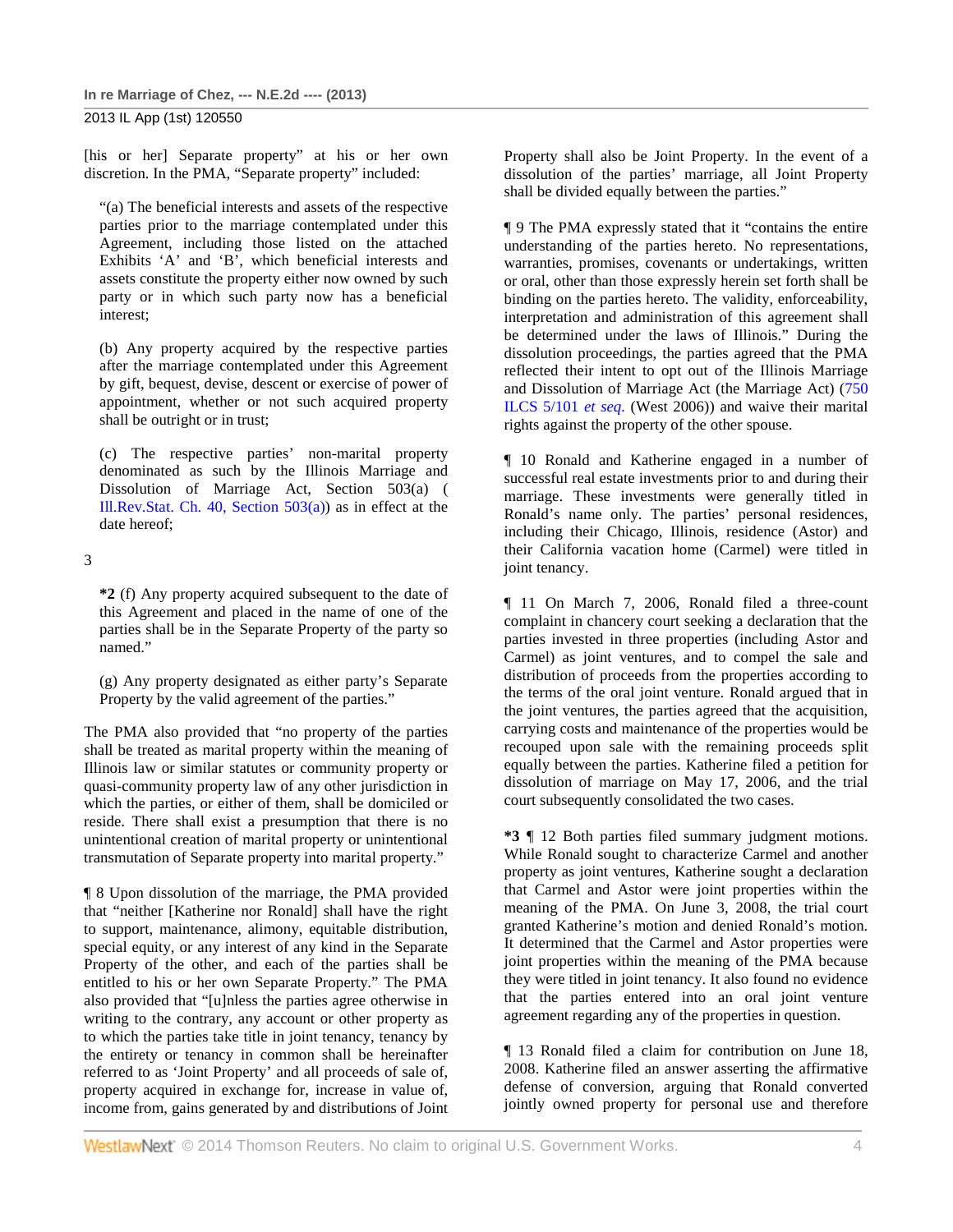could not recover for contribution. Ronald moved to strike this defense as insufficient in law, but the trial court denied Ronald's motion.

¶ 14 On August 5, 2009, the trial court issued its judgment for dissolution of marriage and denied Ronald's contribution claim. The trial court acknowledged that although the PMA did not expressly address how to divide expenses paid on joint properties, it was unambiguous, it did not provide for contribution claims against either party's interest in joint properties, and it clearly disposed of joint property based solely upon title rather than the parties' contributions to the properties. The parties filed motions to reconsider, and the trial court denied Katherine's motion and granted Ronald's in part. However, it left intact its determination as to the Astor and Carmel properties at issue in this appeal. Ronald filed a motion for sanctions which the trial court finally resolved on January 20, 2012. Ronald filed this timely appeal.

#### **¶ 15 ANALYSIS**

**[1] [2] [3]** ¶ 16 On appeal, Ronald contends that the trial court erred in determining that the parties' PMA was unambiguous and that its clear terms required the equal distribution of proceeds from the sale of joint property, with no reimbursement for costs paid by either party. Premarital agreements are contracts and, as such, the rules governing contract interpretation apply. *In re Marriage of Best,* 387 Ill.App.3d 948, 949, 327 Ill.Dec. 234, 901 N.E.2d 967 (2009). The primary objective of contract interpretation is to ascertain the intent of the parties. *Gallagher v. Lenart,* 226 Ill.2d 208, 232–33, 314 Ill.Dec. 133, 874 N.E.2d 43 (2007). In determining the parties' intent, courts must view the contract as a whole and not focus on isolated terms or provisions. *Id.* at 233, 314 Ill.Dec. 133, 874 N.E.2d 43. If the language of the contract is clear and unambiguous, the intent of the parties is ascertained solely from the words of the contract, given their plain and ordinary meanings. *Virginia Surety Co. v. Northern Insurance Co. of New York,* 224 Ill.2d 550, 556, 310 Ill.Dec. 338, 866 N.E.2d 149 (2007).

**[4] [5] [6] [7]** ¶ 17 A contract is ambiguous, however, if it is susceptible to more than one reasonable interpretation. *Thompson v. Gordon,* 241 Ill.2d 428, 441, 349 Ill.Dec. 936, 948 N.E.2d 39 (2011). The mere fact that the parties disagree on the interpretation of a contract term does not render the term ambiguous. *William Blair & Co. v. FI Liquidation Corp.,* 358 Ill.App.3d 324, 334, 294 Ill.Dec. 348, 830 N.E.2d 760 (2005). Absent ambiguity, courts

must interpret a contract by its clear language and not according to the parties' subjective interpretations. *Id.* at 335, 294 Ill.Dec. 348, 830 N.E.2d 760. Whether a contract is ambiguous is a question of law reviewed *de novo. Cincinnati Insurance Co. v. Gateway Construction Co.,* 372 Ill.App.3d 148, 151, 310 Ill.Dec. 71, 865 N.E.2d 395 (2007).

**\*4** ¶ 18 Ronald and Katherine were successful professionals in their respective fields prior to their marriage. Each had been married previously and had children from their prior marriages. Both had accumulated property and assets, and by entering into the PMA, they sought to address the legal effect their marriage would have on those assets. The PMA expressly states that it reflects the intent of Ronald and Katherine "to fix and determine the rights and claims that will accrue to them, respectively, in the estate and property of the other by reason of their marriage and to accept the provisions hereof in lieu of and in full discharge, settlement and satisfaction of all such rights and claims." Furthermore, the PMA "contains the entire understanding of the parties hereto. No representations, warranties, promises, covenants or undertakings, written or oral, other than those expressly herein set forth shall be binding on the parties hereto."

¶ 19 The PMA states that Ronald and Katherine agree that each "shall control and manage [his or her] Separate Property \* \* \* at [his or her] own discretion." The agreement then defines "Separate Property" as including property the parties owned prior to marriage and the parties' nonmarital property as defined in section 503(a) of the Marriage Act. As for property acquired after the marriage, separate property includes any property acquired by gift, bequest, devise, descent or by appointment, or property placed in the name of one of the parties. They agreed that "no property of the parties shall be treated as marital property within the meaning of Illinois law" and a presumption exists "that there is no unintentional creation of marital property or unintentional transmutation of Separate Property into marital property." In effect, Ronald and Katherine agreed to opt out of coverage under the Marriage Act and to set their own rules governing their property.

¶ 20 Section 7 of the PMA provides for the distribution of property upon dissolution of the parties' marriage. It provides that neither Ronald or Katherine "shall have the right to support, maintenance, alimony, equitable distribution, special equity, or any interest of any kind in the Separate Property of the other, and each of the parties shall be entitled to his or her own Separate Property." Section 7 also addresses the distribution of another type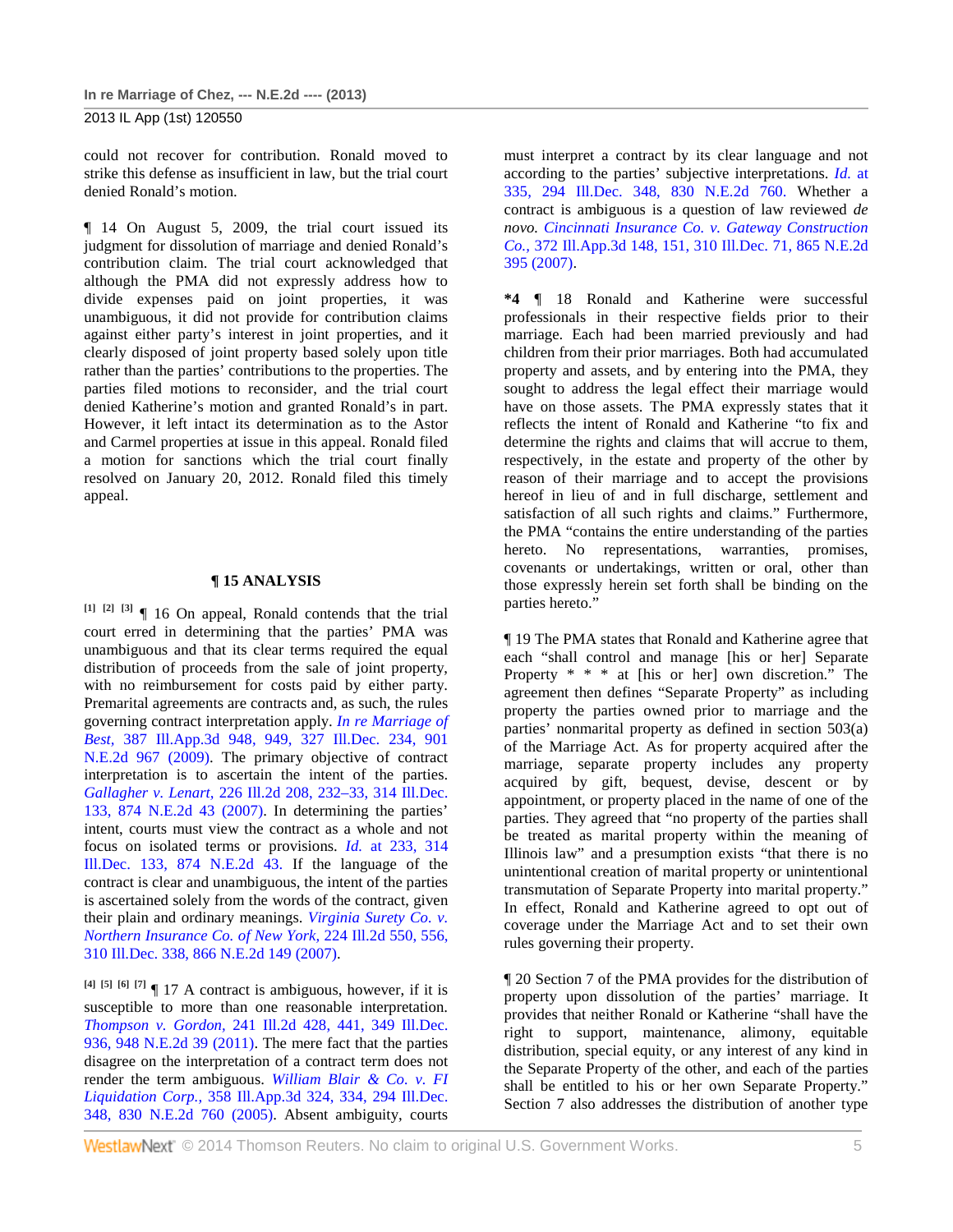of property the parties may acquire during marriage: joint property. This section contains the only reference to joint property found in the PMA. It states:

"Unless the parties agree otherwise in writing to the contrary, any account or other property as to which the parties take title in joint tenancy, tenancy by the entirety or tenancy in common shall be hereinafter referred to as 'Joint Property' and all proceeds of sale of, property acquired in exchange for, increase in value of, income from, gains generated by and distributions of Joint Property shall also be Joint Property. *In the event of a dissolution* of the parties' marriage, all Joint Property shall be divided equally between the parties." (Emphasis added.)

**\*5 [8]** ¶ 21 According to the plain terms of the PMA, upon dissolution of their marriage, Ronald and Katherine retain ownership and control over their separate property and any proceeds stemming from that property. However, any joint property "shall be divided equally between the parties." The trial court below determined that the Carmel and Astor properties at issue here were joint properties within the meaning of the PMA because they were titled in joint tenancy. Therefore, it distributed the properties equally between Ronald and Katherine upon dissolution of their marriage. We find no error in the trial court's determination.

¶ 22 Ronald, however, argues that he should be reimbursed for the costs he paid from his separate property toward the joint properties before distribution of the joint properties. He points out that the PMA does not address the issue of cost reimbursement for the joint properties and therefore we must look to Illinois law governing joint tenancy and the rights of joint tenants and co-debtors to contribution. Ronald does not provide authority to support his contention.

**[9] [10]** ¶ 23 Instead, general contract law in Illinois provides that if a contract purports on its face to be the complete agreement between the parties, courts should not add terms about which the agreement is silent. *Schuch v. University of Chicago,* 87 Ill.App.3d 856, 859, 43 Ill.Dec. 258, 410 N.E.2d 258 (1980). The PMA states that it "contains the entire understanding of the parties hereto. No representations, warranties, promises, covenants or undertakings, written or oral, other than those expressly herein set forth shall be binding on the parties hereto." The PMA states simply that upon dissolution of Ronald and Katherine's marriage, "all Joint Property shall be divided equally between the parties." The agreement has no provision for the reimbursement of costs paid toward joint property prior to distribution. This court will not add terms to an otherwise clear and complete agreement between the parties. *Id.*

¶ 24 Ronald also argues that he should be reimbursed for his costs pursuant to his common-law contribution rights as a joint tenant and spouse. He contends that the trial court erred in dividing Carmel and Astor equally "without regard for the parties' widely differing investments" in the properties. He argues that "Katherine did not pay her fair share, and she must now reimburse Ronald to 'equalize' her obligations with her benefits. Otherwise, she is unjustly enriched at Ronald's expense, and he is treated unequally." He contends that since this right of contribution arises outside of marriage, it is not governed by the PMA nor could the PMA eliminate this right. Ronald's brief cites to numerous cases holding that common-law contribution rights as to property held in joint tenancy apply to spouses as well as to unmarried parties.

**[11] [12]** ¶ 25 However, a husband and wife may, "by agreement, exclude the operation of law and determine for themselves what rights they will have in each other's property." *In re Marriage of Burgess,* 123 Ill.App.3d 487, 489, 78 Ill.Dec. 345, 462 N.E.2d 203 (1984). In fact, the Marriage Act expressly recognizes that the parties may, by agreement, exclude the operation of marital property laws. See 750 ILCS 5/503(a)(4) (West 2010). The PMA states that it represents the parties' "desire to fix and determine the rights and claims that will accrue to them, respectively, in the estate and property of the other by reason of their marriage and to accept the provisions hereof in lieu of and in full discharge, settlement and satisfaction of all such rights and claims." The parties here chose to exclude the operation of law and to determine for themselves their respective property rights that would accrue to them by reason of their marriage. The PMA does not state that common-law contribution rights apply in the distribution of joint property upon dissolution of marriage. Rather, it states that its provisions should be taken "in lieu of and in full discharge" of all common-law marital property rights and claims. The PMA provides only that joint property would be equally divided between the parties with no mention of costs or from whose funds the purchase of the joint property originated. We are not persuaded by Ronald's argument.

**\*6 [13]** ¶ 26 Ronald also takes issue with the trial court's alternative ruling that even if the Marriage Act did apply to the joint property issue here, the equities lie with Katherine when dividing joint debt and/or expenses. As discussed above, we have determined that the terms of the PMA are clear and unambiguous. We need not address whether the trial court erred in making an alternative ruling based upon the Marriage Act because we find that